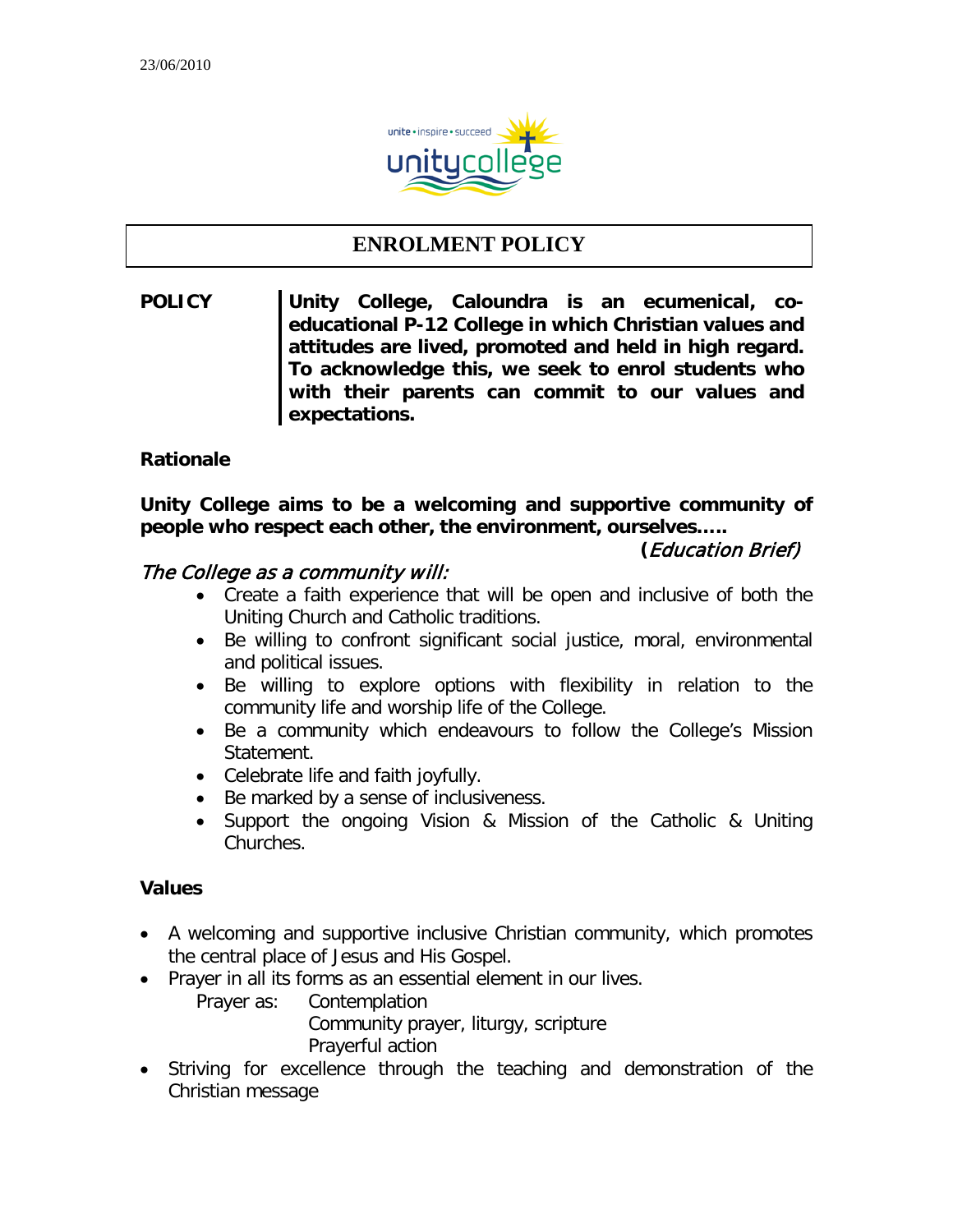- Co-operation, tolerance and friendship between all members of the College community.
- A student-focused holistic education in a safe environment
- Respect for ourselves, for each other and for the environment
- Creating equal opportunity for all to develop their full potential

#### **Guidelines**

## **ADMISSION OF STUDENTS**

Parents wishing to enrol children at the College will be interviewed (with their child) by the Principal, Head of Secondary, Head of Primary or Assistants to the Principal and supply all relevant paper work before enrolment is completed. All decisions of acceptance of applicants for enrolment shall be at the discretion of the Principal within the policy and guidelines endorsed by the College Board, and in line with Brisbane Catholic Education enrolment guidelines. A letter of acceptance is issued by the College and enrolment confirmed upon payment of the prescribed enrolment fee.

In processing an application, the Principal may consider factors such as a student's spiritual, educational and behavioural history, as well as a student's potential contribution to the College.

**In making an application to enrol a child, parents are showing that they are prepared to commit themselves to working in co-operation with College personnel for the benefit of their child**. **Their commitment to the College in providing opportunities for faith formation for student's staff and parents is a significant enrolment criteria.**

Inaccurate information supplied to the College may lead to the cancellation of enrolment.

#### **Students requiring Significant Educational Adjustments:**

Enrolment of students requiring significant educational adjustments will proceed according to guidelines set down by Brisbane Catholic Education. If special needs become apparent after enrolment, the process may be started at any time. It is the responsibility of parents to disclose all relevant information regarding a child's special needs at the time of making application for enrolment.